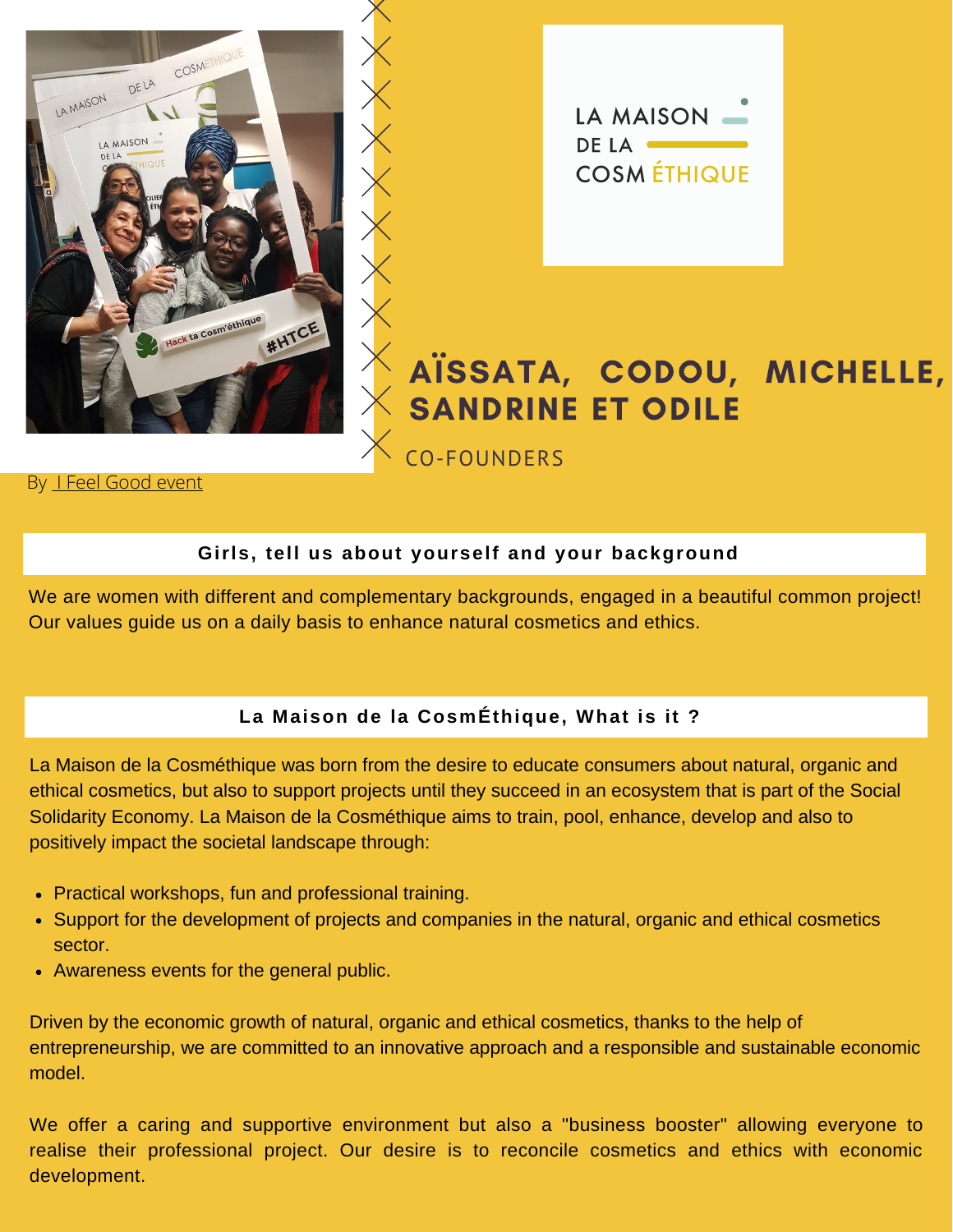Our two main missions revolve around professional training and raising public awareness.

Most notably involving:

- **Training and support** in cosmetics and other topics with our training partners.
- **Animation of the Cosm'Éthiques Club** at the Cité des Métiers in Paris, a club dedicated to project leaders and entrepreneurs in the natural cosmetics sector.
- **Cosmetic products creation workshops,** in entertainment centres and neighbourhood houses, thus promoting the discovery and learning, decryption and also new consumption trends.
- **Public events** with our associate members which are perfect opportunities for them to learn to communicate about their brand, to present and sell their products to consumers.

## **Can you give us examples of workshops / projects you have carried out?**

**Soap Cafés:** Since April 2020, in order to to keep in touch with the community and project leaders or entrepreneurs, we have organised weekly "Soap Cafes": the "Tuesday Coaching" and the "Bubbles of knowledge" on Thursdays, open to all. These morning meetings are led by an expert who discusses a specific subject with the participants (speaking, managing a blog, social networks, financing, intellectual property, etc.). These are opportunities to make concrete progress on your professional project!

**Hack 'ta cosmetic** is another example. This event brings together participants responsible for finding solutions on issues related to responsible cosmetics.

The first edition of this hackathon took place in November 2019 in Paris, at Make Sense, during the month of Social and Solidarity Economy. During Hack 'ta cosmetic, different highlights include:

- Debates / conferences with experts and professionals on various topics such as health, training and employment, entrepreneurship and market trends.
- Meetings with professionals and entrepreneurs who talk about their journey.  $\bullet$
- Cosmetic workshops to raise awareness and engage the general public in a responsible consumption approach.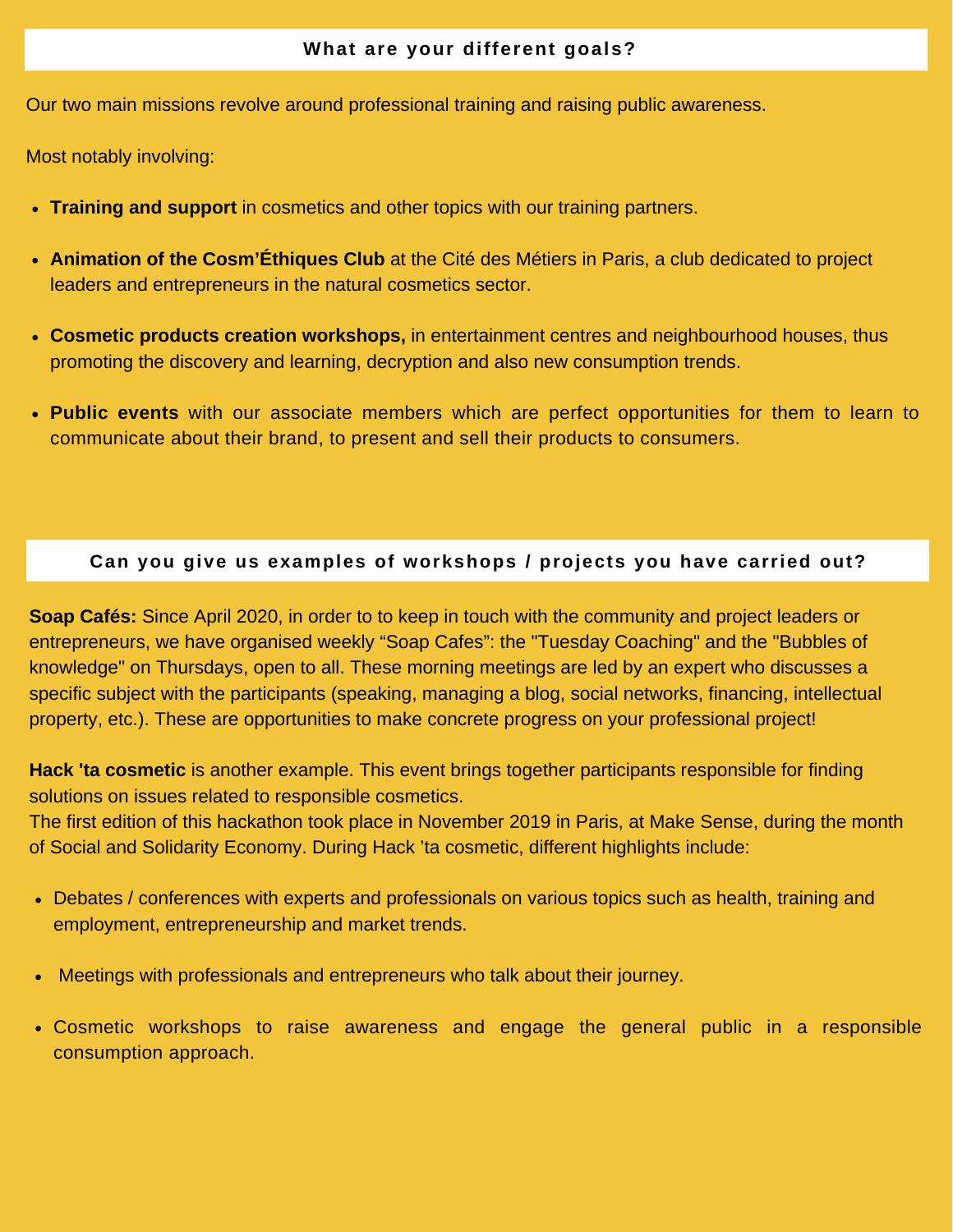#### **Reconciling cosmetics and ethics**

#### **How was the Maison de la Cosméthique created, how did the concept come to mind?**

The Maison de la Cosméthique is the story of a handful of committed entrepreneurs, united around a common project.

This wonderful adventure began at the Cité des Métiers in Paris, a space for information and documentation for the general public on training, employment or professional retraining. The Cosm'ethiques Club, led by the GRDR and supported by the Paris City Hall, is one of the working clubs within the City of Trades. This club brings together people with varied profiles, engaged at different stages of the cosmetic value chain or interested in the cosmetics and well-being professions, to network, share their experiences, find solutions and develop their business.

Several participants, faced with the same difficulties, wishing to remove the brakes and barriers, decided to combine their skills to give birth to a common and high-impact project. The Maison de la Cosméthique was created in August 2017 after 4 months of reflection and discussion within the Cosm'étiques Club. Today, it is our association that has taken up the torch!

# **What advice would you give to these young people who wish to embark on the creation of a cosmetic brand?**

Young or old, believe in yourself! Persevere! Consider training yourself and networking. Be sure to surround yourself with reliable experts and partners. Do not be discouraged because there can be many difficulties when creating a brand, even more in this regulated and very competitive industry… but

also an industry with strong growth and where France is one of the world leaders.

# **What do you like most about your job and what does the Maison de la Cosméthique offer?**

What we like the most is the human aspect. It's connecting people and making something useful to the community and to our fellow citizens...a meaningful project.